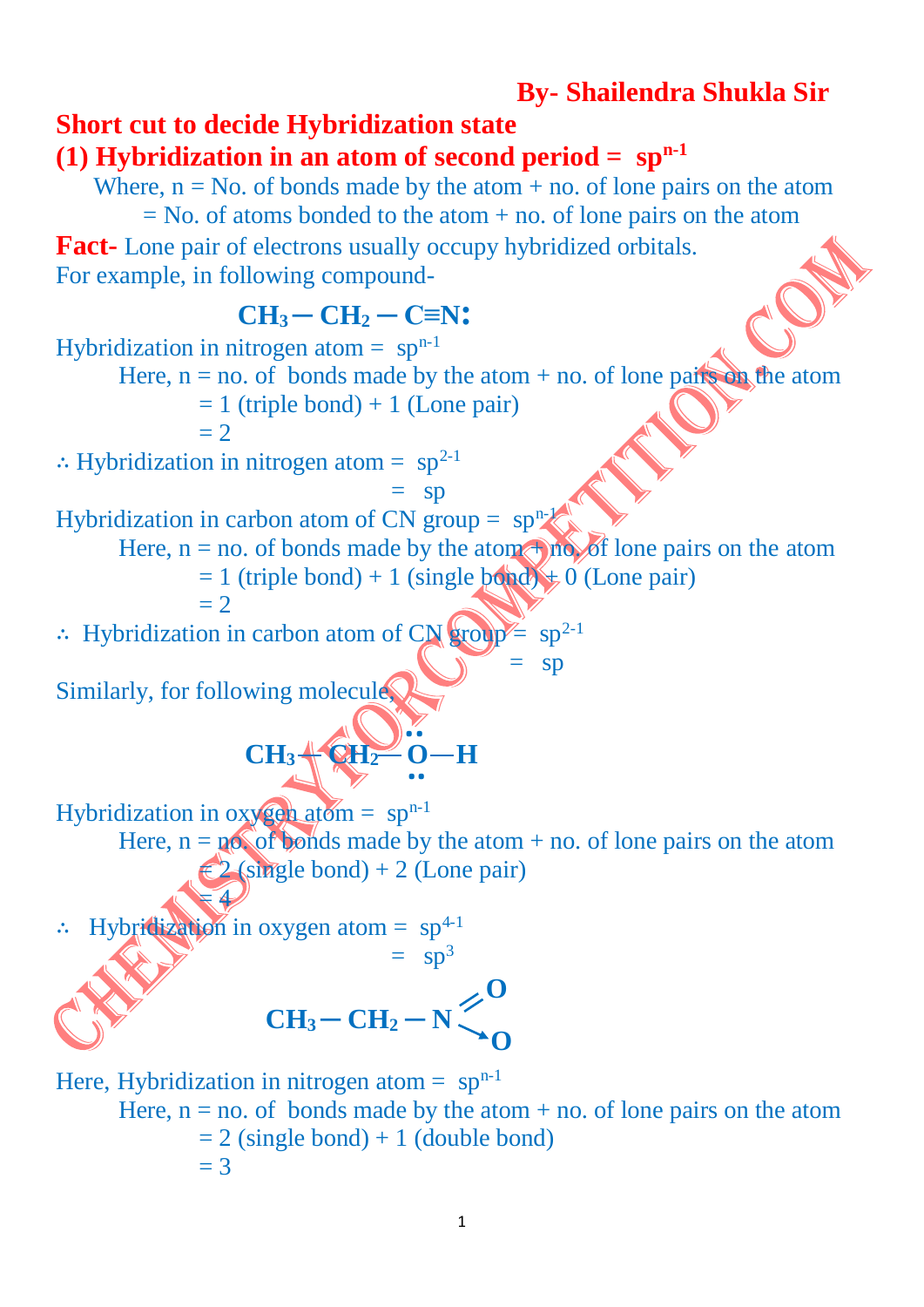∴ Hybridization in nitrogen atom =  $sp^{3-1}$  $=$  sp<sup>2</sup> Hybridization in doubly bonded oxygen atom  $=$  sp<sup>n-1</sup> Here,  $n = no$ . of bonds made by the atom  $+ no$ . of lone pairs on the atom  $= 1$  (double bond) + 2 (lone pairs)  $= 3$ ∴ Hybridization in doubly bonded oxygen atom =  $sp^{3-1}$  $=$  sp<sup>2</sup> Hybridization in coordinate bonded oxygen atom =  $\sin^{-1}$ Here,  $n = no$  of bonds made by the atom + no. of lone pairs on the atom  $= 1$  (single bond) + 2 (lone pairs)  $=$  3 ∴ Hybridization in oxygen atom coordinate bonded =  $sp<sup>3</sup>$  $=\sqrt{3p^2}$ 

#### **Exceptions-**

(1) If a lone pair of electrons is in conjugation with  $\beta$  bond, then it tends to occupy unhybridized p-orbital rather than hybridized orbitals. For example, in acid amides and enamines, the actual hybridization state of nitrogen is  $sp^2$ , but not expected hybridization state of sp<sup>3</sup>.



Similarly, in esters and enols, the actual hybridization state of oxygen is  $sp^2$ , but not expected hybridization state of sp<sup>3</sup>.





 It is because of the fact that, unhybridized p-orbital overlaps better with pi electron system resulting in more lowering in energy and therefore, more stabilization than the hybridized orbitals.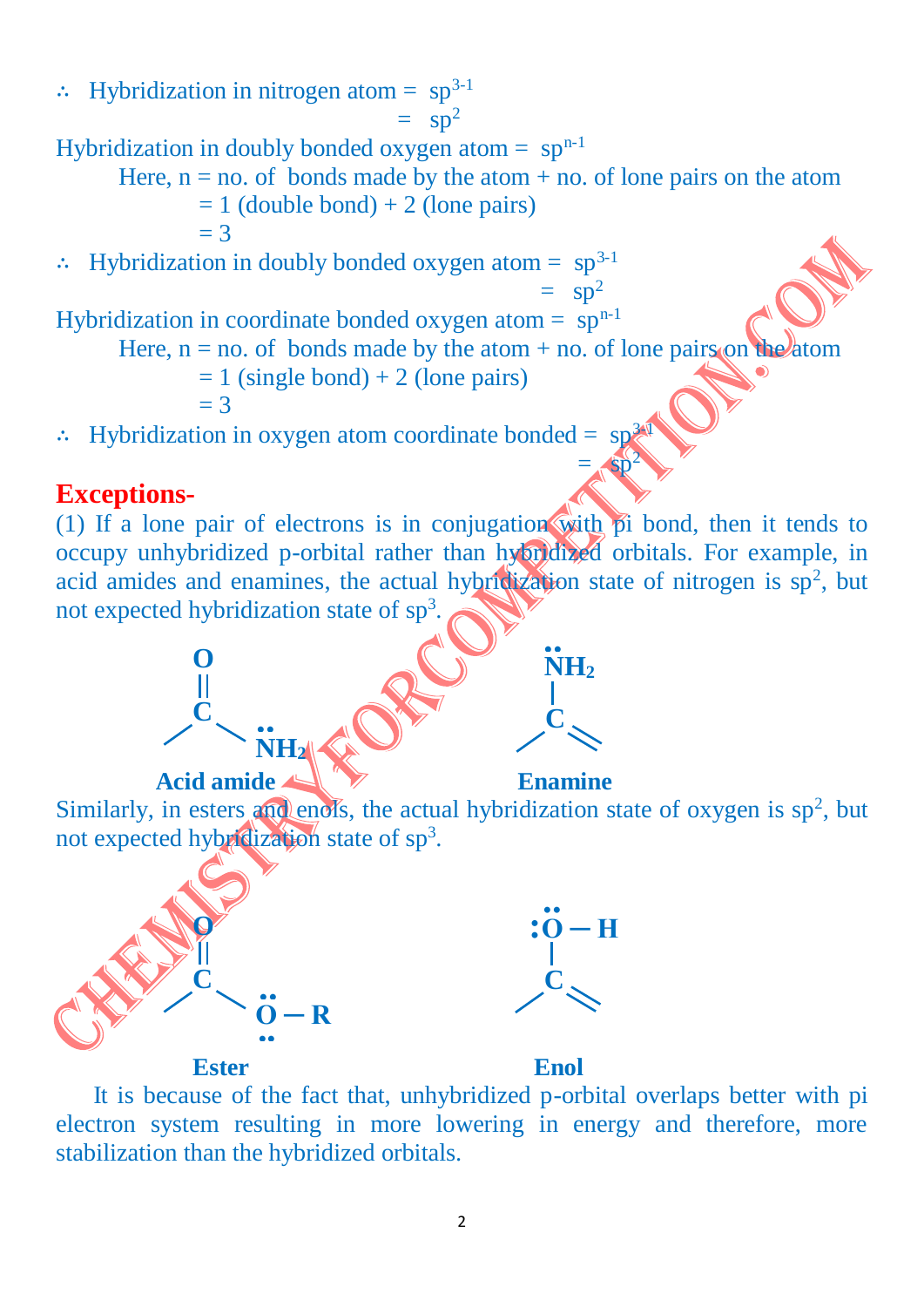Similarly, when the lone pair electrons is incorporated with pi-electrons of aromatic system, then it tends to occupy unhybridized p-orbital, rather than hybridized orbitals. For example, in following cases, the actual hybridization state of nitrogen and oxygen is  $sp^2$ , but not expected hybridization state of  $sp^3$ .



and has no lone pair. Hence, using short cut method it should be sp hybridized, but due to geometric constrain it is  $sp<sup>2</sup>$  hybridized.

#### **Phenyl Carbocation**

Here, angle strain for sp hybridization (Linear geometry) is much larger and therefore, destabilizes the phenyl carbocation. Hence, linear geometry is not possible in positively charged carbon of phenyl carbocation.

# **(2) Hybridization in Carbon = sp3-n**

Where,  $n = N \sqrt{df}$  pi bonds made by respective carbon **Fact-** Pi bonds are never formed by hybridized orbitals, but are always formed by side-wise overlapping of unhybridized p-orbitals. For example, for following compound-

 $CH<sub>3</sub>$  -  $CH = CH$  -  $C \equiv C$  -  $H$ 

The hybridization in different carbon atoms from left to right will be as under-

| NASY OF STRAIGHT |  | $sp^{3-0}$ $sp^{3-1}$ $sp^{3-1}$ $sp^{3-2}$ $sp^{3-2}$ |  |
|------------------|--|--------------------------------------------------------|--|
|                  |  | $CH_3$ – $CH = CH$ – $C \equiv C$ – H                  |  |

 $\text{sp}^3$   $\text{sp}^2$   $\text{sp}^2$  sp sp

Here, (1) Single bond is always  $\sigma$  (sigma) bond

(2) Double bond consists of  $1\sigma$  and  $1\pi$  bonds

(3) Triple bond consists of  $1\sigma$  and  $2\pi$  bonds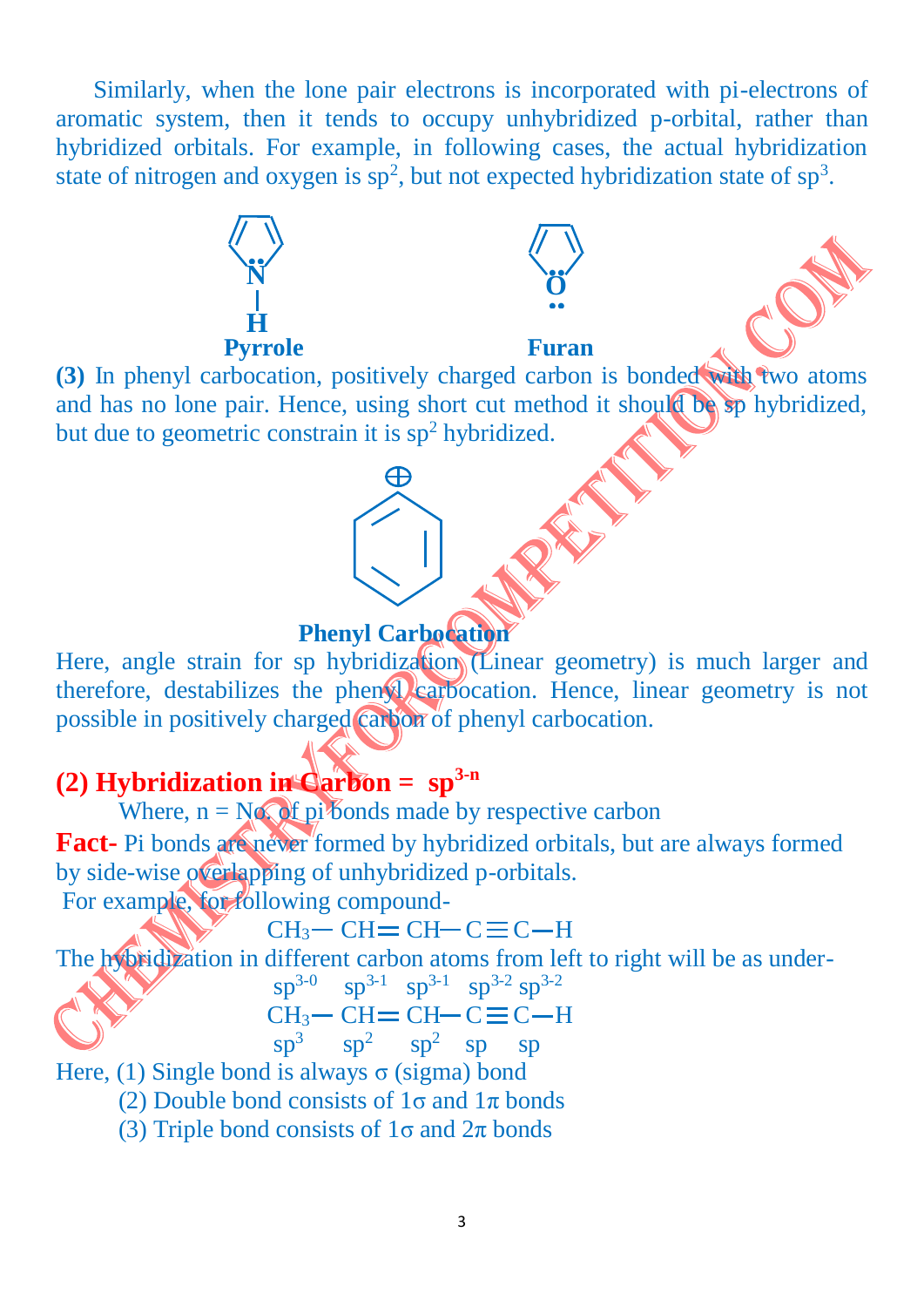# **(3) Determination of hybridization based on number of hybridized orbitals formed-**

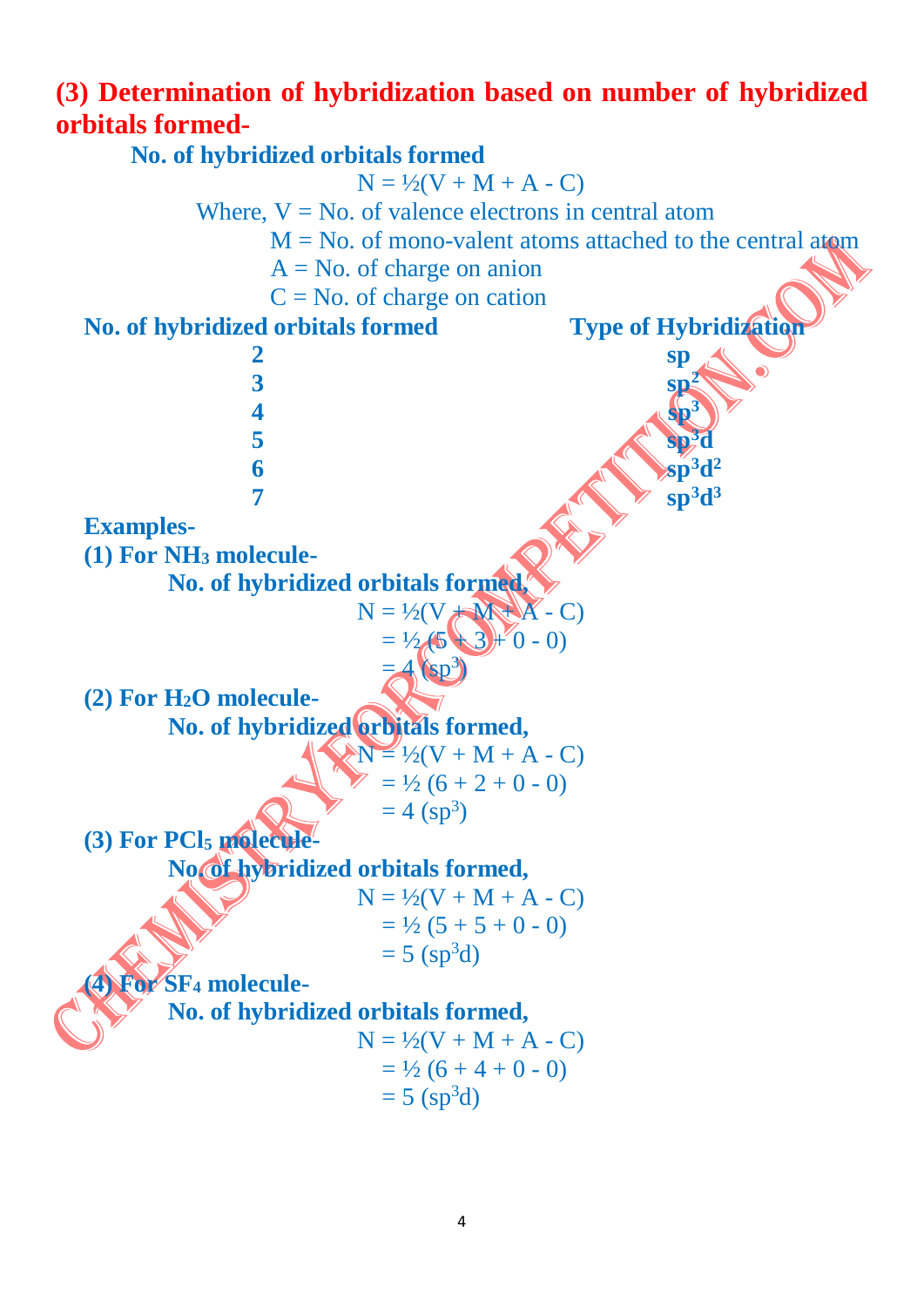**(5) For SF<sup>6</sup> molecule-**

 **No. of hybridized orbitals formed,** 

 $N = \frac{1}{2}(V + M + A - C)$  $=$  1/2 (6 + 6 + 0 - 0)  $= 6 \, (\text{sp}^3 \text{d}^2)$ 

**(6) For IF<sup>7</sup> molecule-**

 **No. of hybridized orbitals formed,** 

 $N = \frac{1}{2}(V + M + A - C)$  $=$  1/2 (7 + 7 + 0 - 0)  $= 7 \text{ (sp}^3d^3)$ 

**(7) For ClF<sup>3</sup> molecule-**

 **No. of hybridized orbitals formed,** 

$$
N = \frac{1}{2}(V + M + A - C)
$$
  
=  $\frac{1}{2}(7 + 3 + 0 - 0)$   
= 5 (sp<sup>3</sup>d)

**(8) For ClF<sup>5</sup> molecule-**

 **No. of hybridized orbitals formed,** 

$$
N = \frac{1}{2}(V + M + A + C)
$$
  
=  $\frac{1}{2}(7 + 5 + 0) \neq 0$   
= 6 (sp<sup>6</sup>d<sup>2</sup>)

**(9) For XeF<sup>2</sup> molecule- No. of hybridized orbitals formed,** 

$$
\begin{array}{r} \n\sqrt{1/2}(V + M + A - C) \\
\hline\n\sqrt{1/2}(8 + 2 + 0 - 0) \\
\end{array}
$$
\n
$$
= 5 \text{ (sp}^3d)
$$

**(10) For XeF<sup>4</sup> molecule-**

 **No. of hybridized orbitals formed,** 

$$
N = \frac{1}{2}(V + M + A - C)
$$
  
=  $\frac{1}{2}(8 + 4 + 0 - 0)$   
= 6 (sp<sup>3</sup>d<sup>2</sup>)

**(11) For XeF<sup>6</sup> molecule-**

 **No. of hybridized orbitals formed,** 

 $N = \frac{1}{2}(V + M + A - C)$  $=$  1/2 (8 + 6 + 0 - 0)  $= 7 \, (\text{sp}^3 \text{d}^3)$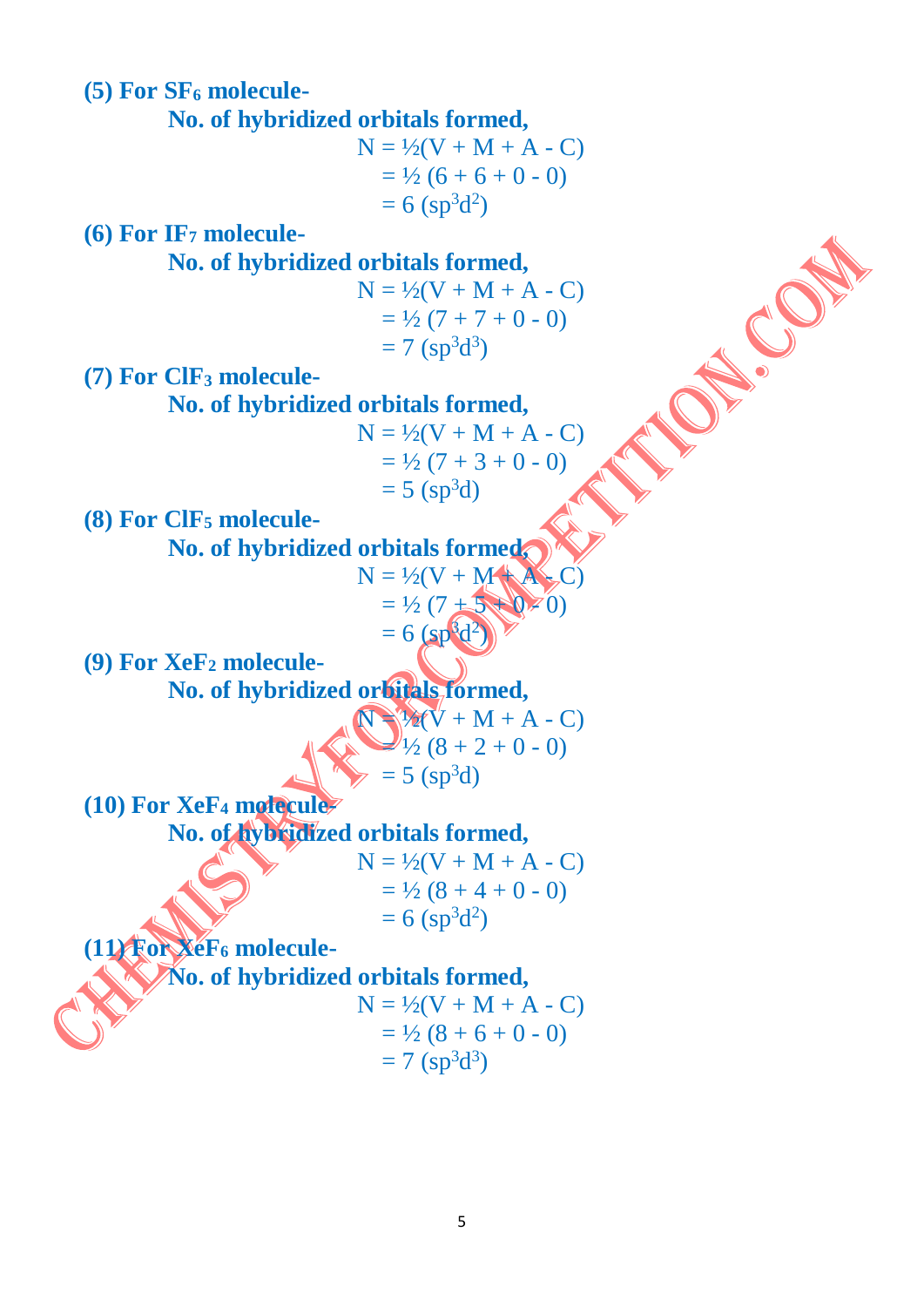

6